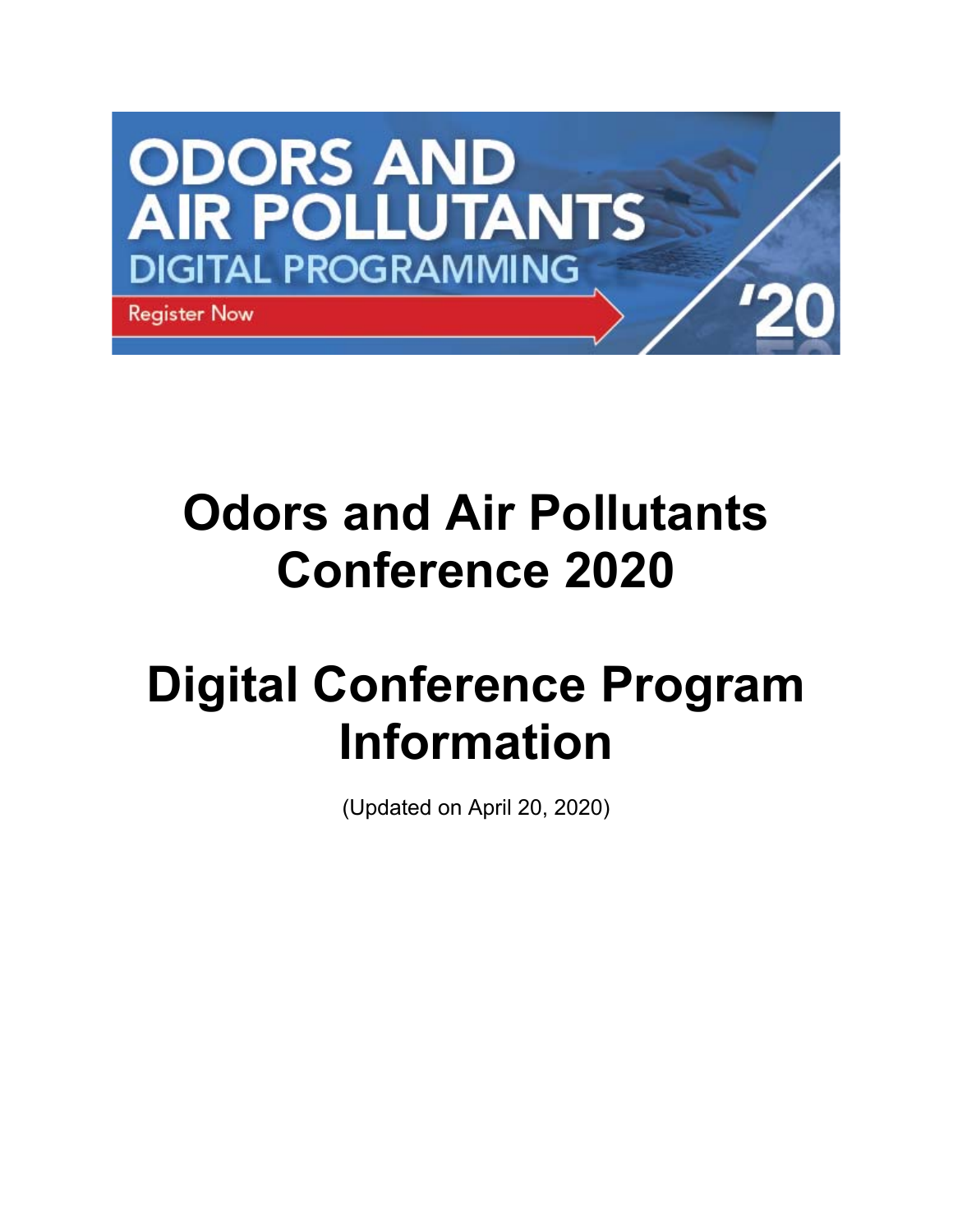# **Collection Systems - Odor and Corrosion Mitigation**

 **Odor & Corrosion Juggling Act: Challenges of Upgrading a Major Municipal Collection System Odor Control Program to Include Corrosion Control Objectives** 

Nickolas Wagner, Manatee County; David Hunniford, Christopher Hunniford, V&A Consulting Engineers; Michael Fleury, Carollo Engineers

 **A Utility's Journey to Evaluate Alternatives and Craft a Collection System Odor and Corrosion Control Strategy**  Hanting Wang, Greeley and Hansen; Brian Brach, Manasquan River Regional Sewerage Authority; Ray David, Michael Hope, Greeley and Hansen

#### **Odor Measurement Monitoring and Performance**

- **Investigating Volatile Sulfur Compound (VSCs) Emissions from Primary Sedimentation Tanks**  Ulrich Bazemo, DC Water; Adrian Romero, Jacobs; Haydee De Clippeleir, DC **Water**
- **Development of a Biosensor for Objectively Quantifying Odorants** Sharmily Rahman, Daniel Meeroff, Florida Atlantic University
- **Budgeting Odor Sampling Uncertainty A Practical Strategy**  Charles McGinley, St Croix Sensory Inc
- **Lessons Learned from OCSD's Odor Control Master Plan**  Tadeo Vitko, Brian Reed, Orange County Sanitation District
- **Malodor Detection for Fecal Sludge Management Technologies by an Integrated Gas Sensors System**  Claire Welling, Siddharth Kawadiya, Sonia Grego, Marc Deshusses, Duke **University**